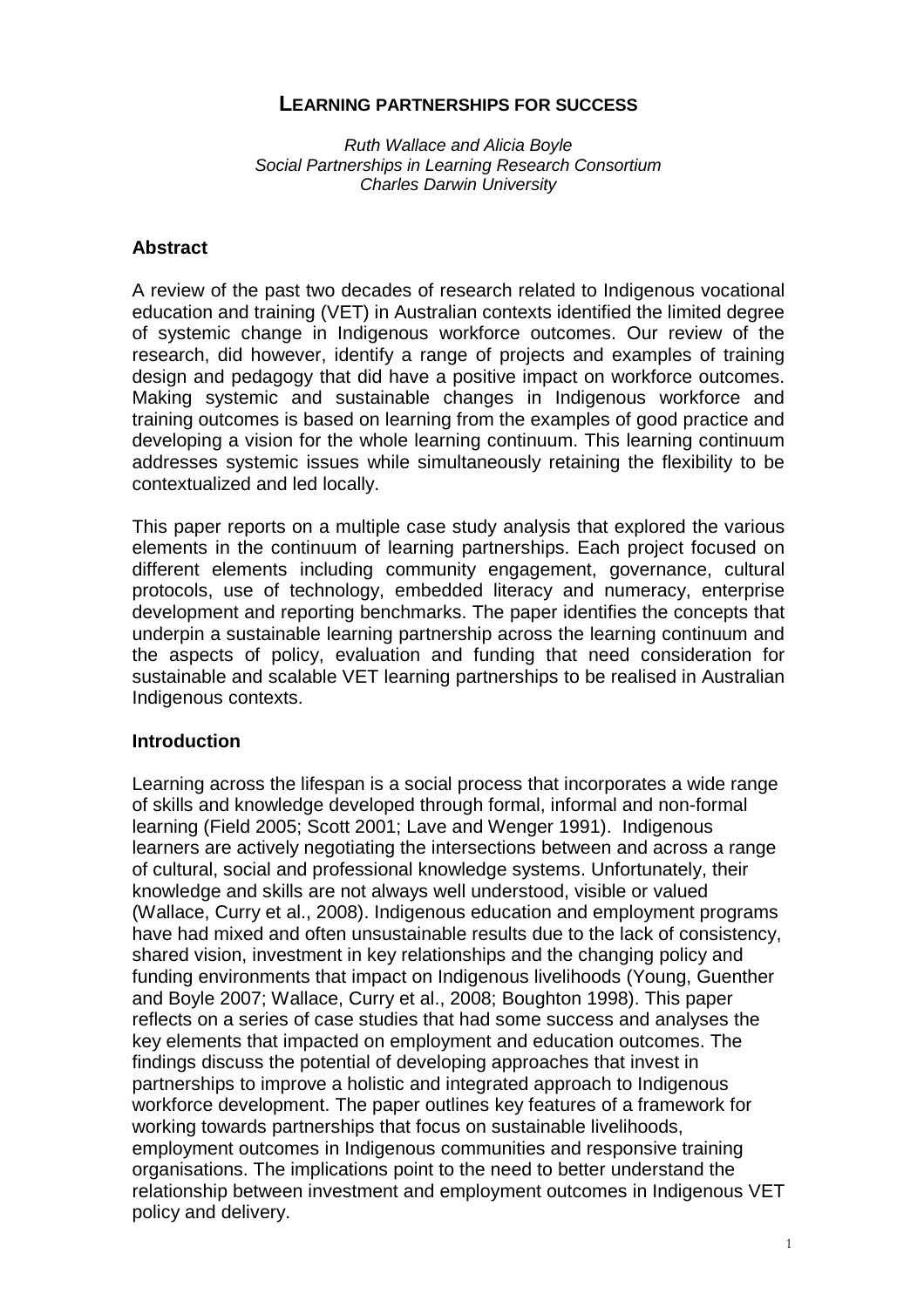#### **Literature review**

Hill and Doyle (2008), in examining the issues in improving primary and secondary education of Indigenous students, identified the cross-generational effects of poor Indigenous education outcomes and clearly demonstrated the implications for labour force participation. The improvements in educational participation by Indigenous people have not translated into reductions in the gaps in participation in employment or higher education. Although the policy environment continues to focus on aligning training with 'mainstream' work opportunities, the reality however for remote Indigenous Australians is that the training effort, and policies more generally, need to support emerging and local livelihood opportunities, such as those suggested by (Altman 2007) in his reference to customary economies. Approaches to Indigenous people's learning can be evaluated by acknowledging the importance of outcomes such as increased confidence, improved literacy, and the ability to promote and facilitate family and community knowledge as well as employment. Anderson (2006) Gelade and Stehlik (2004), and O'Callaghan (2005) all support the need to address both social contextual issues and learning outcomes in Indigenous education and training contexts.

Guenther, J., Young, M., et al. (2005) identified the importance of training systems that respond to client demand rather than those driven by suppliers' interests. In regional areas, a supplier driven programme may be typified by choosing courses based on the available teachers, using generic assessment from an alien environment or being driven by funding models rather than positive learning models. Workforce, economic and community development and training programs conducted with remote Indigenous communities need to relate to a new paradigm, one that has an economic development dimension and targets previously unrecognised productive activity spin-off benefits to industries and regions beyond the Indigenous estate (Altman 2001). Some examples include land management, cultural tourism and bush tucker production that not only meet contractual obligations and build entrepreneurial skills, but also protect cultural and environmental standards. The negotiation and management of these programs involves a range of stakeholders who can work in partnership in the long-term, through their constant change and complexities.

As Young, Guenther et al. (2007) found, approaches to VET that were successful in improving Indigenous people's livelihood opportunities included a long term commitment that 'assisted in nurturing and sustaining the partnerships which were crucial to the success of the initiatives'. These partnerships were facilitated by non-government organisations that linked local people to government and other agencies through supporting effective communication and access to services. The concept of lifelong learning partnerships is a complex one that requires active partnerships to operate with Western education and training systems.

Some commonly cited key issues hindering uptake and/or achievement of successful outcomes by remote Indigenous adult learners include a lack of culturally appropriate learning approaches and learning resources utilised in VET teaching in remote communities (Miller 2005; Young, Roberston et al. 2005; Young, Guenther et al. 2007; Gelade and Stehlik 2004). Indigenous learners navigating the educational system face the unavailability of desired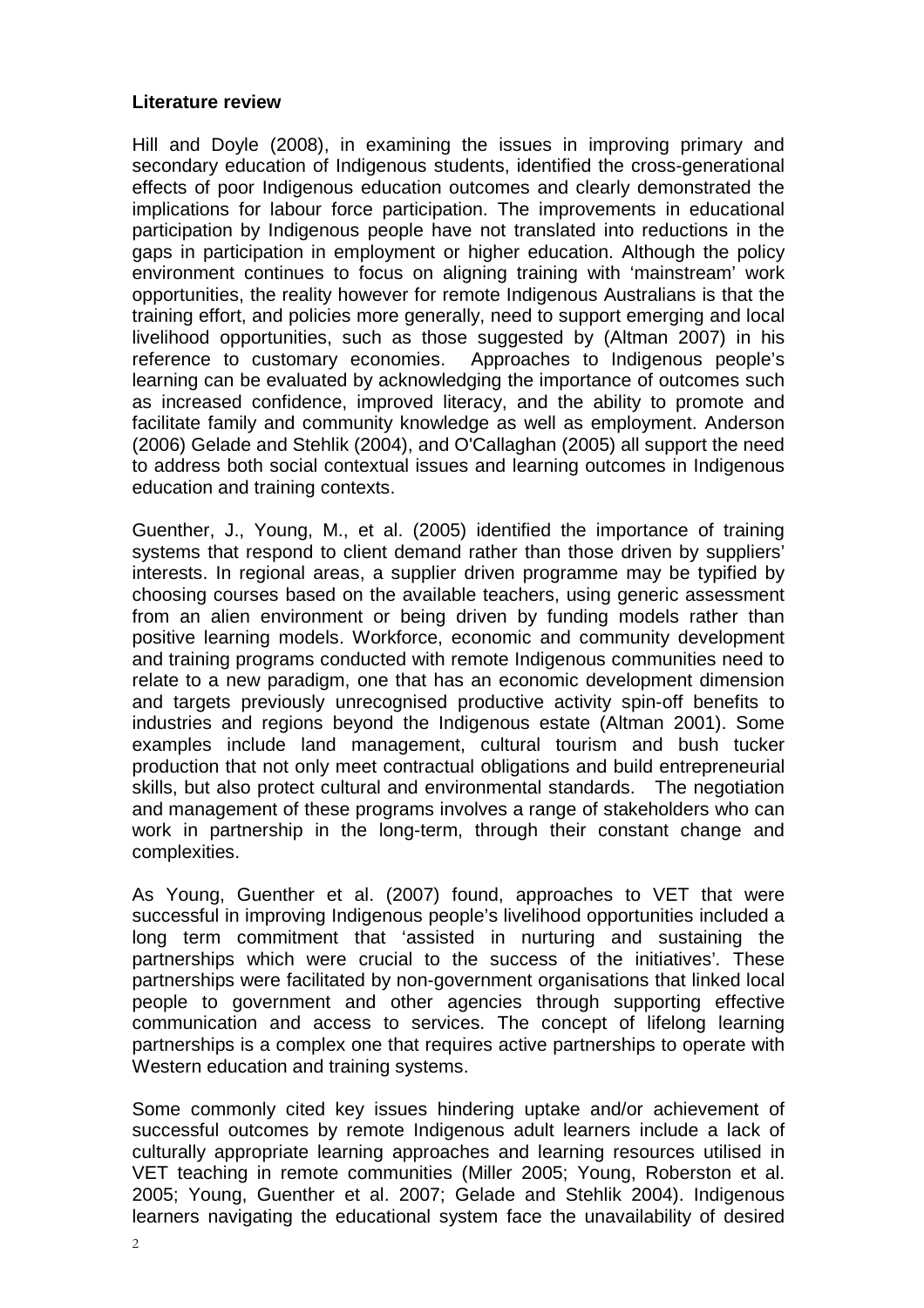courses, lack of continuity across institutions and jurisdictions, poor previous experiences and/or lack of understanding of how VET programs operate in remote locations. Many Indigenous people, organizations and non-Indigenous people working with communities may lack an awareness of the availability of VET or learning opportunities generally in that area. The available or potential work opportunities may not be identified when planning training. Educational providers, teachers and trainers may lack experience in working in Indigenous contexts, lack knowledge of the people and cultures with whom they work or have a deficit view of Indigenous learners (Wallace, Curry et al. 2006). Trainers' professional development has not necessarily included the skills sets to adapt resources, use technology or work with students who have high cultural or low English literacy and numeracy skills.

The Djama in VET (Henry, Arnott et al. 1998) study examined partnerships and effective practices in delivering VET with rural and remote Indigenous communities. They identified six interconnected issues in VET delivery with Indigenous communities that contribute to best practice. These resonate with Miller's findings and develop our understanding of key concepts in improving the outcomes from VET delivery in Indigenous contexts. A core issue is the risk of tokenisation of Indigenous people through a lack of deep engagement in educational design and delivery. It was found for example, that to ensure VET delivery is culturally appropriate Indigenous community culture and knowledge must be completely integrated and the relevant community must control all aspects of VET delivery. The authors note training needs to be matched with current and developing work, embedded into community and community business, and preferably taught by Indigenous trainers.

An enterprise training and development approach aligns training with the development of the learners' enterprise. This workplace based approach focuses on the needs of the learners to build their enterprise and their future place of employment. This is important for Indigenous people living in remote areas where the number of fully paid positions available in the community is limited (see Wallace et al. 2008). This approach recognises the role of Indigenous people and the different ways of enacting knowledge on Aboriginal land. Christie (2006) described Indigenous knowledge traditions from a transdisciplinary research perspective, focusing on collaboration through partnership across different knowledge systems. He stated that 'Indigenous knowledge traditions resist definition from a Western academic perspective' (Christie 2006:86) and are 'locally contextualised, responsive, active, undertaking constant renewal processes and eco-logical' and 'more as something that you do than as something you have, knowing how rather then knowing what' (Christie 2006:79).

In a partnership model, training is based on meaningful relationships between VET providers and community based enterprises where roles, practices and contexts related to training are negotiated based on mutual respect and with the intention of equitable outcomes for partners. Within this framework it is essential that the learning relationships respect, and are sensitive to Indigenous cultures and community development interests. As Campbell and Christie (2008) note in their study of improving Indigenous community engagement at Charles Darwin University, the important elements are respect that recognises Indigenous partners perspectives and priorities, has long term commitment by institutional staff and the involvement of the network of stakeholders.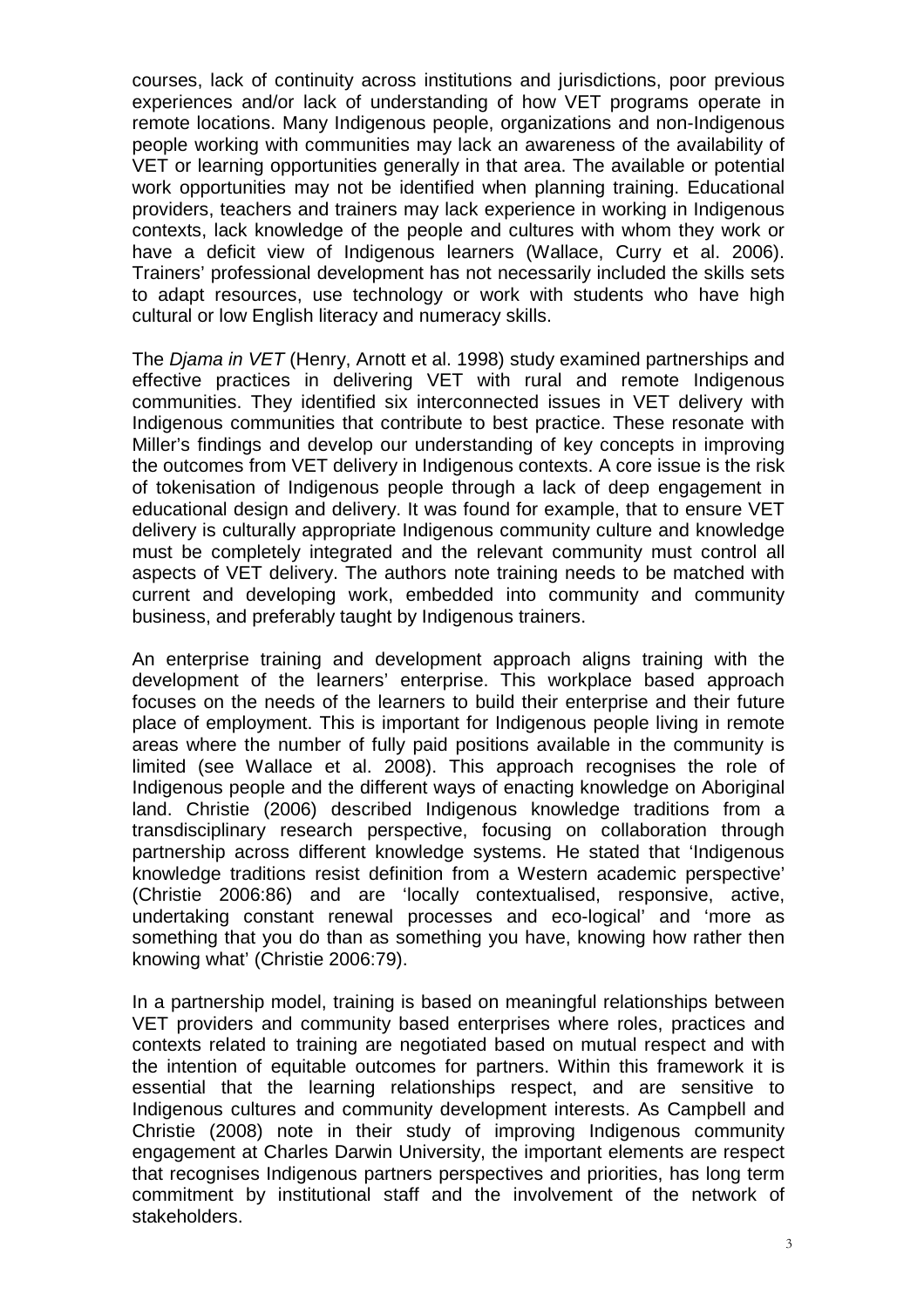# **Methodology**

In 2008, a Reframing the Future project brought together a group of people with expertise in Indigenous enterprise development and training. These representatives from Charles Darwin University, Batchelor Institute of Indigenous Territory Education, the Institute of Aboriginal Development, Indigenous enterprise operators, members of key industry and Northern Territory and Federal governments met to share, analyse and learn from good practice in Indigenous enterprise development and training. The team identified a series of projects which had achieved success in both communities and with other stakeholders. A thematic analysis (Cresswell, 1998) of the projects was undertaken as a team activity to identify the common elements across the case studies that impacted on Indigenous learners' outcomes. The analysis discussed and described how successful resolutions to some complex issues were achieved and provided examples of innovative practice within strong partnerships.

## **Case Studies**

#### Case study 1: Negotiating a community-based cultural festival

The impetus for two festival projects in remote Indigenous communities in the Northern Territory was initiated by Indigenous community representatives who identified that skills development within the communities was required to ensure local, cultural festivals were sustainable, as well as the realisation of associated tourism, language maintenance and economic benefits. Additionally, the festivals and associated training represented real potential for Indigenous people to gain employment as consultants on a continuing basis. A partnership was initiated through an industry organisation and a training advisory body who collaborated with the interested community members. The training advisory council acted as a broker to identify the community members' interests and needs. A training approach was developed for each community that embedded literacy and numeracy into key areas of development including multimedia, screen printing, cookery & tourism, sound and music and event management. The broker negotiated an integrated training plan with registered training organisations and non-accredited industry based training organisations and sought funding through an appropriate government program.

The training plan, resources, implementation and assessment focused on:

- 1. Preparing for and running the festival and meeting students needs; and,
- 2. Mapping to nationally accredited competencies.

The plan was negotiated by the team and customised to accord with the group's suggestions. The identified skills sets and competencies were organised into a series of Vocational Training Programs (VTPs) that drew units from different training packages and provided a method for customised accreditation as an outcome. Additional funding sources provided non-capital financial support and the community provided infrastructure and festival equipment.

Case study 2: Connecting to enterprise development and cultural knowledge A group of Aboriginal artists wanted to negotiate a better deal for enterprise development and related arts centre management employment and training. They identified potential brokers to work beside their art centre community to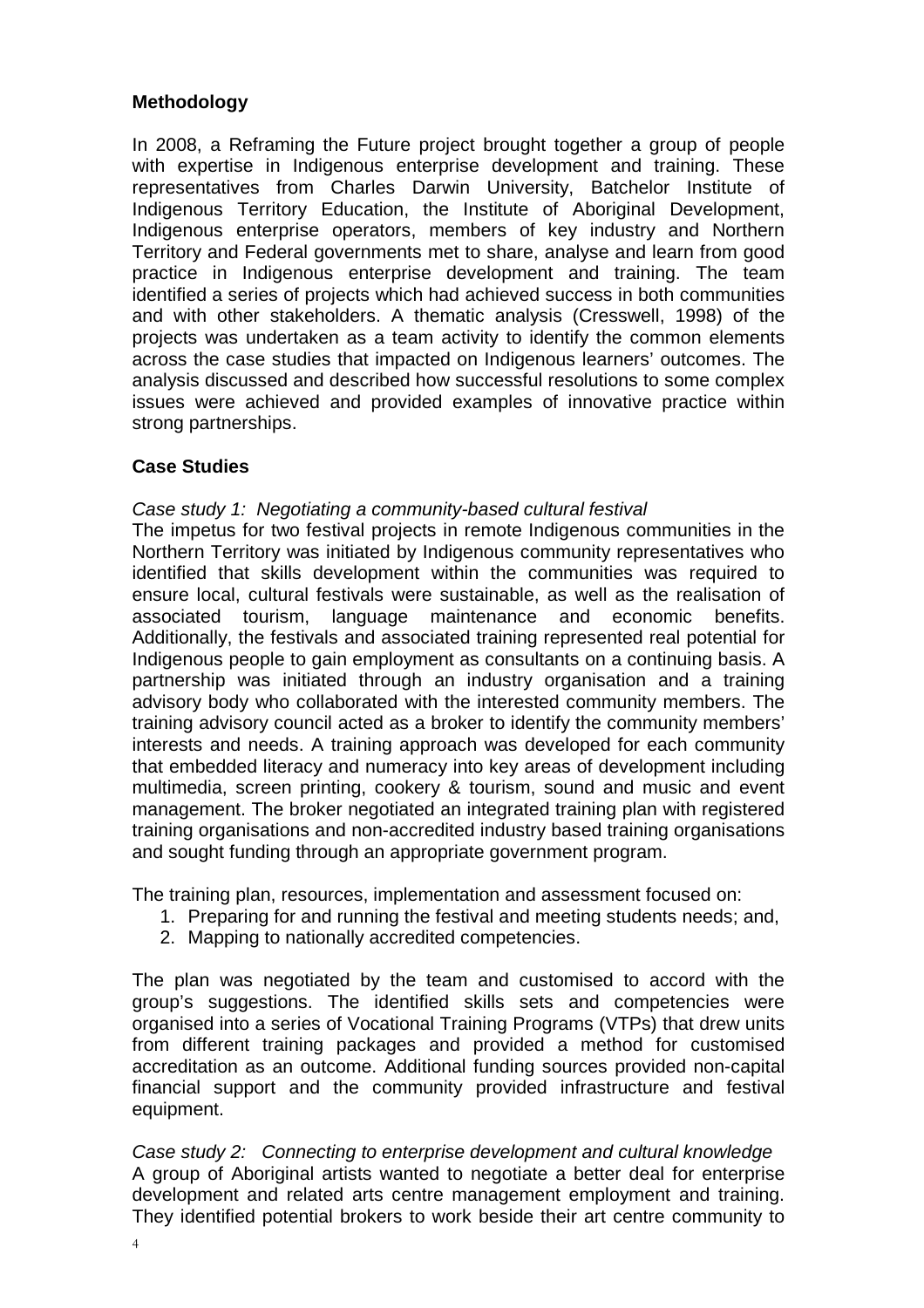realise their bigger dreams and enhance the potential of their community's artists. This partnership developed over considerable time, through periods of complex and challenging socio-political change. The brokers offered some reflections about connecting training to enterprise development and respected cultural knowledge. The engagement process is underpinned by listening to what Aboriginal people are saying about the way things must be done.

Teaching and learning was seen as a two-way process based on an exchange. For the learning exchange to occur, trainers demonstrated that they value Indigenous cultural knowledge systems in a number of ways. For example:

- 1. Including Aboriginal elders as teachers in peer settings who were able to direct learning in their specialist areas of knowledge and stand sideby-side with specialists with other knowledge; and,
- 2. Always networking across knowledge systems and contexts to provide a complex and rich view of ideas, skills and an understanding of their relationship to cultural and social lives. Through this exchange comes a shared understanding of what is achievable.

## Case study 3: Implementing effective workplace training

An Indigenous man who had developed his own skills and knowledge through working in student services and information technology support, and undertaking the Certificate IV in Training and Assessment, had become an information technology (IT) trainer. As he developed his practice through experience, he addressed key issues in making training relevant, engaging and culturally appropriate. He developed new resources for teaching that relied on visual resources, reduced reliance on written text and introduced students to visually-based and useful IT tools. His teaching provided individual students with a program to follow while he worked with people as required, on their area of learning need and individually, avoiding shaming them in front of others. The teaching program focused on hands-on experiences and reflected workplace realities. The program was designed to also reflect students' realities, lack of access to computers outside of hours and learners' work, family, cultural and other commitments. The course was supported by a training coordinator to work with people to determine personal training and development plans. These plans focused on responding to the skills development people wanted rather than imposing a course that ensured everyone passed an organisational requirement.

The integration and access of supporting programs such as literacy and numeracy was enhanced through involving gender specific staff. Workplace training and assessment was supported by effective trainer supervision and availability outside teaching and work hours. Implementation of training was dependent on finding out what people wanted from training and working around the cultural obligations of communities. By working with key Indigenous people in the community, the trainer was able to identify potential training spaces, relevant contexts, people who could be involved as trainers and learners and the communication networks. Traditional owners facilitated discussions about the content of the training and its connections to community workforce and enterprise priorities. It was very important for trainers to have a good background knowledge of the communities with whom they were working. The background included identifying previous provision of training, an individual's training history, work experience, life and cultural knowledge. This Indigenous trainer emphasised that communicating is different across cultures and how much this needs to be understood along with the impact different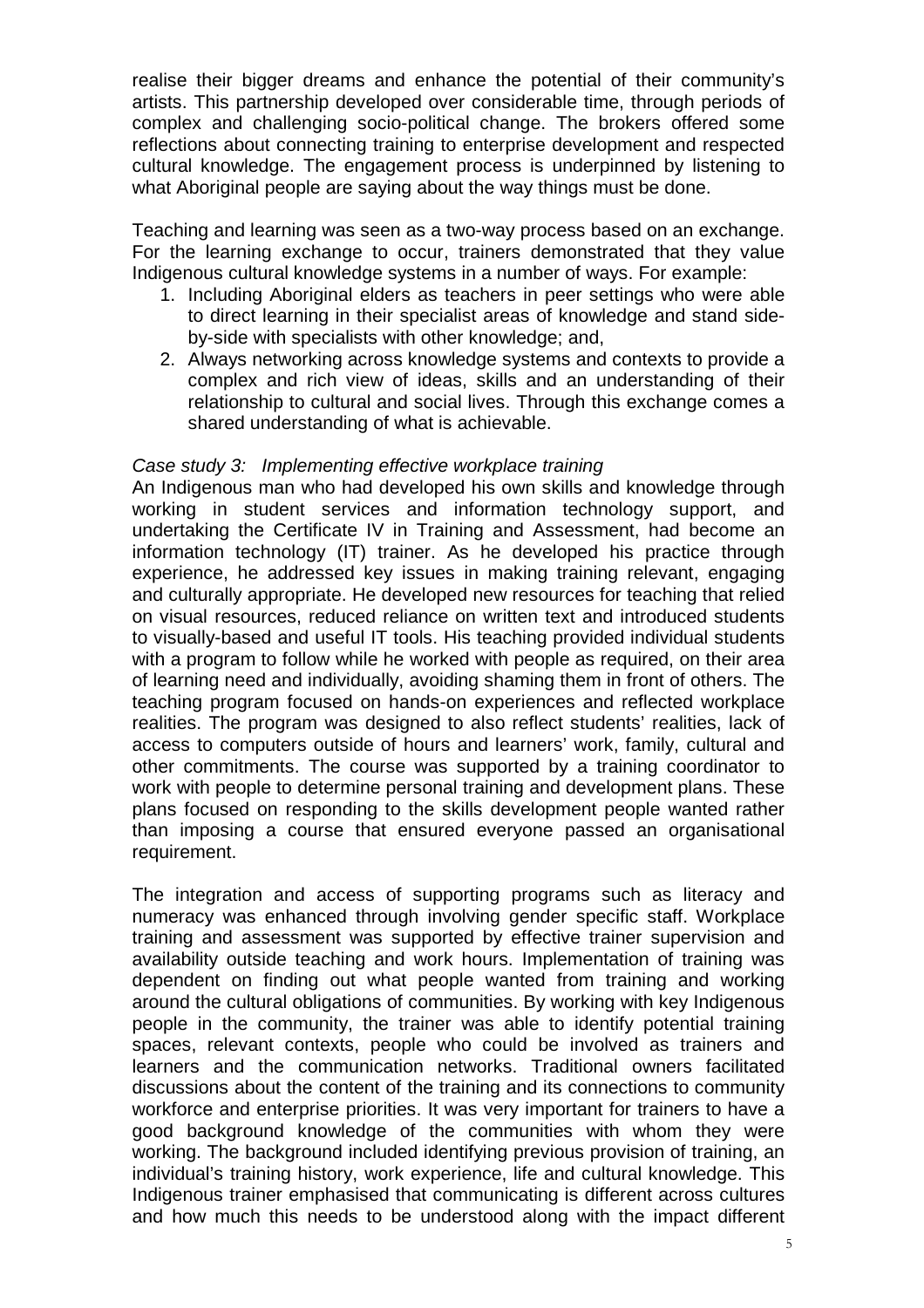forms of conversation have on whether learners feel included or excluded, unintentional or not.

### **Findings and discussion**

Six themes were identified as key aspects of these successful partnerships in Indigenous VET contents. The six themes establish the value of:

- partnerships;
- drawing on cultural and corporate governance models;
- planning learning experiences as a part of community based work and life;
- recognising the different purposes that people have for participating in learning;
- understanding and working within Indigenous cultural protocols; and,
- establishing environments that promote flexibility and bridging knowledge systems.

The following discusses these themes in detail in light of learnings from the case study analyses.

**Partnerships** are about people, what they bring and what they can make together. When people and organisations come together for a shared purpose the outcomes can be very powerful. In the case studies, the members of the partnerships had to think creatively about using their resources to support the program and their shared commitment to supporting Indigenous people to develop and run their own event for local benefit. The talk between the partners explored possibilities and encouraged creative thinking about implementation and their possible commitments to the programme. Their suggested approaches were discussed by key industry partners and brokers with the community council and in a public meeting that made explicit connections to potential participants. In these meetings the focus was on clear accessible language, what would happen and the benefits for the community and local economic development. As a result some important decisions were made, trainers with industry and remote delivery expertise were identified by industry members and agreed to be engaged by the training organisation.

Cultural and corporate **governance** models inform stakeholder engagement when they are shared and respected. In one case study there were difficulties around resources and contracts along the way that were not insignificant; they were managed through the partnership's commitment to make the project work. When so many sources of support need to be merged together, the complexity of managing the various systems should not to be underestimated or under--resourced. These processes involve a high level of expertise in recognising and working with different governance structures, the ability to articulate the different elements of those systems and their implications and a readiness to work for the best outcomes for participants rather than promoting one particular view, no matter what. Ongoing investment in identifying the different governance structures was a key element in the training programs' success. For example, the Indigenous trainer's understanding of the Aboriginal and non-Aboriginal governance models helped him to establish a series of meetings where senior Aboriginal people about what would be taught, when and how. They lead the discussion about connecting the training to important community activities and enterprise development. This helped negotiate the best way to plan and implement the training. There was a high recognition of cultural and community governance models but a low awareness of corporate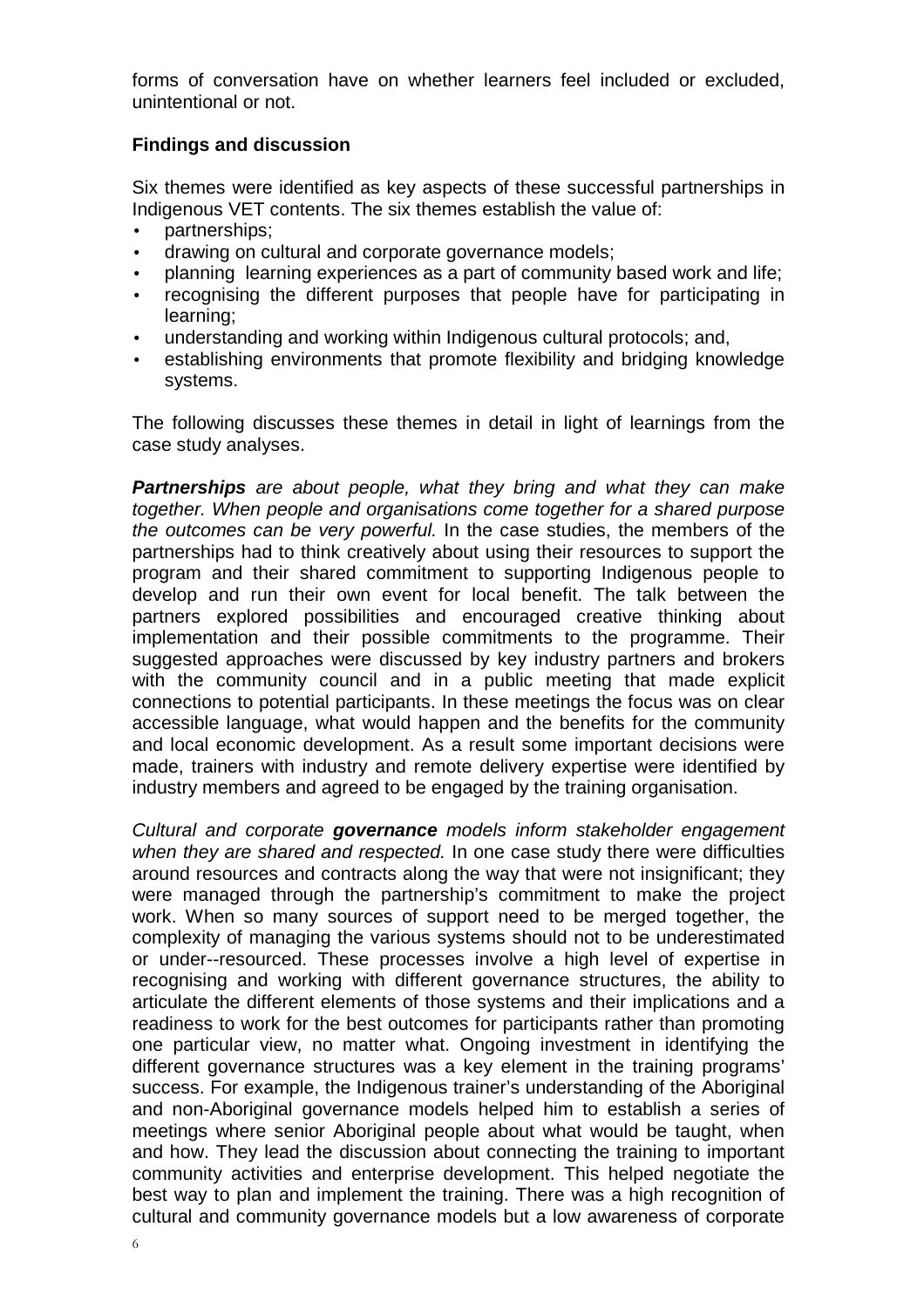governance models by trainers, community members and enterprise owners. The next step is to develop an understanding of how enterprises are managed ethically, responsibly and financially and align this with the existing and powerful Aboriginal governance structures.

**Planning** is an ongoing negotiated process that shares ownership and focuses on the community context. Planning connects the whole of community to outcomes and planning is an investment for success. Finalising these projects involved debriefing with the communities, industry partners and trainers. Foundational knowledge now forms the basis for the next enterprise training project and associated partnerships. Key aspects for continued improvement are:

- 1. Linking the activities to other community activities like programs in schools;
- 2. Increasing community presence and connection to managing festival matters;
- 3. Including government appointed employment brokers; and,
- 4. Multiple sites of employment.

People and institutions have different perceptions of **purpose** and success that develop through partnership and understanding. It is important to take into account the explicit and implicit purposes of participants as it influences their engagement and motivation. Learning partnerships flourish in a cultural **environment** that promotes flexibility and links to Western and Indigenous knowledge systems. An effective approach was to involve the community representatives in the discussions about the processes for undertaking training that leads to employment outcomes. The community negotiated the best approach and discussed issues like timing, location, roles and responsibilities and the management of ongoing issues. In the different case studies, the training was conducted in blocks, onsite, in the art centre or supported by hired portable accommodation. Regular visits were further supported by an Indigenous liaison project officer with local family connections. In the festival training, event management was not taken up by participants in one community, so training focused on other relevant areas of interest. Negotiated teaching spaces, and trainers who were available all day encouraged high rates of community participation and provided safe, appropriate access to people and spaces.

Ongoing assessment occurred though and after the culminating event and assessment included digital and visual evidence collection. As a result of the program, participants have been able to demonstrate their skills in festival management and technical roles. Some women sold their artwork and now have chosen to develop sewing skills. These outcomes have ongoing enterprise potential and local community support.

The recognition of **cultural protocols** and development of processes that worked with those protocols improved the success of training programs. Partners in learning need to consult the right way. Learning who should talk to whom, how to listen, work and negotiate in diverse contexts can have profound outcomes. Connection to a culturally-based enterprise is a conscious decision to retain control of, and to value Aboriginal knowledge and experience. This reflects in successful ways of teaching and learning. The core works as both a cultural and cross-cultural learning centre. Balancing the related knowledge systems is complex and is built through experience and partnership, often in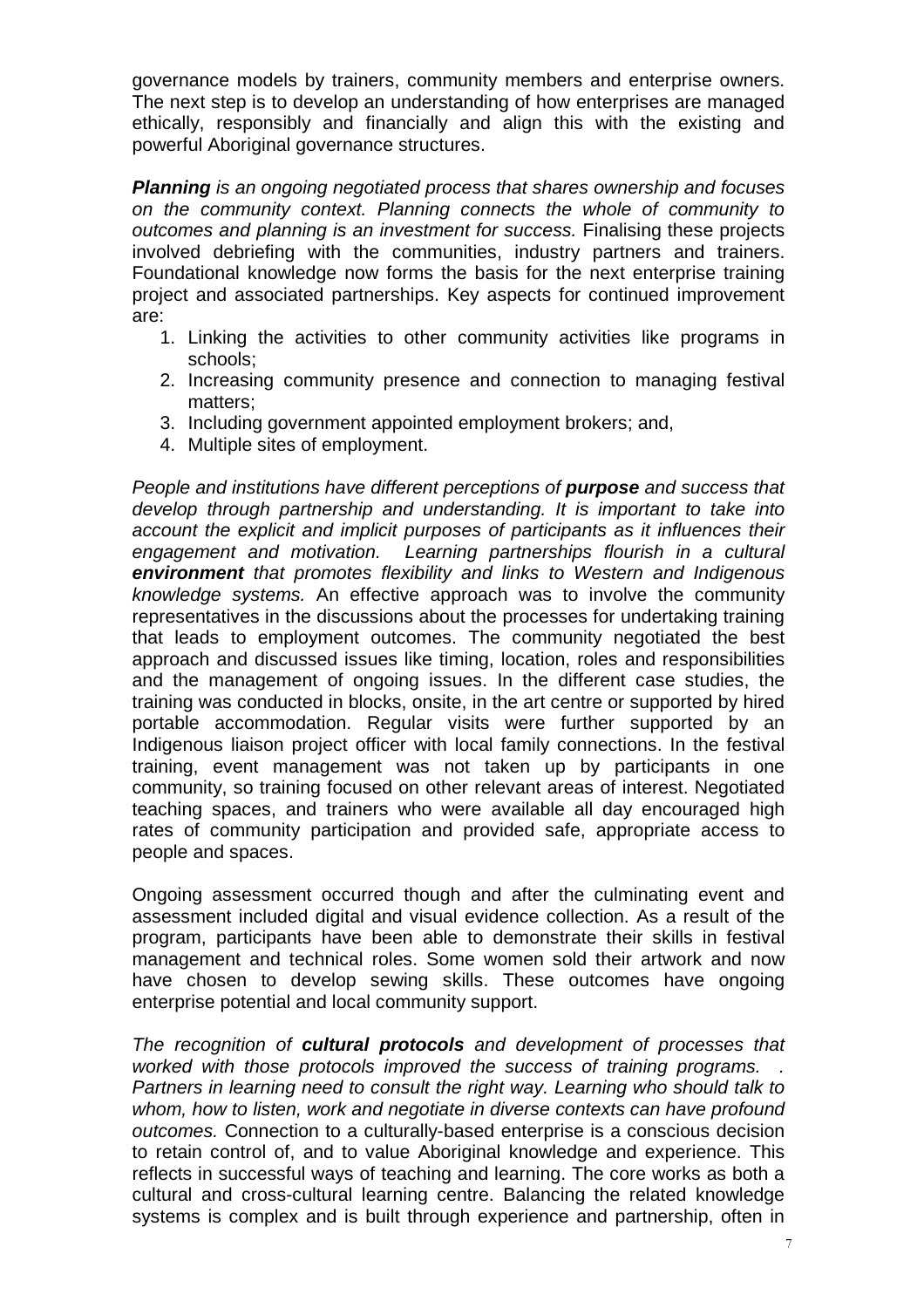small steps. As this is time, energy and resource intensive, partners can only build from one project at a time. Protocols and space for appropriate interaction and adherence with governance systems needs to be achieved alongside with appropriate, supported training and ongoing opportunity for engagement. By developing an enterprise's role as a learning hub, it was vital to have a space for Aboriginal people to share together prior to sharing with others to keep their knowledge alive and growing. When the enterprise develops a strong base for working with other organisations in professional partnerships it provides potential for expansion of core business, and therefore increased enterprise outcomes.

#### **Synthesis**

The development of social partnerships can operate to embrace the contributions of local partners and external agencies, their interactions and the changes they make in the collective work of realising shared goal(s) (Seddon and Billett 2004). In Indigenous contexts, effective connections between trainers, industry and Indigenous learners in training partnerships show strong shared respect and understanding. A connected approach to learning recognises the existence of tangible and intangible knowledge and its relevance in people's lives and communities. Learners can then consider how this can be actualised in learning processes. There must be strong understanding of the governance of Aboriginal lands and spaces when having any partnership discussions about community development and associated training.

Strengths-based approaches provide parameters for the learning that emphasise learners' existing knowledge and skills. They challenge deficit models that, as Valencia (1997 p. xi) notes, has been used to blame and oppress the victim. Shared understandings are supported by industry partners' involvement and championing of individuals, communities and enterprises. In this way, industry partners become champions who connect the learners to key people and organisations and provide ways for people to engage. Good engagement involves people with the expertise to support others to get started, the ability for local customisation, identification and use of information technology, and the assessment and support of individuals or enterprises to meet their needs and aspirations.

Indigenous authority is of central importance in all aspects of the programme implementation. This is evident through the use of curriculum materials developed and tested for Indigenous communities; full participation of Indigenous Elders, employers and trainers; transparent processes and procedures to conduct the training; and, formal agreements that outline these principles and mutual responsibilities for all parties. Underlying these issues is the shared ownership of learning and relationships that underpin learning partnerships with Indigenous people. The case studies and the key issues outlined describe both partnerships that can be implemented and align with the principles outlined by Henry et al. (1998) Campbell et al. (2009), Miller (2005) and Wallace et al. (2008). An important element of these learning partnerships is Indigenous people's growing understanding of and role in negotiating training with their learning partners. The increasing critical consumerism of the training system by Indigenous people has led to discussions between industry, Indigenous people, government agencies and training organisations about the ways training programs are best delivered, assessed and negotiated in order to achieve high quality outcomes.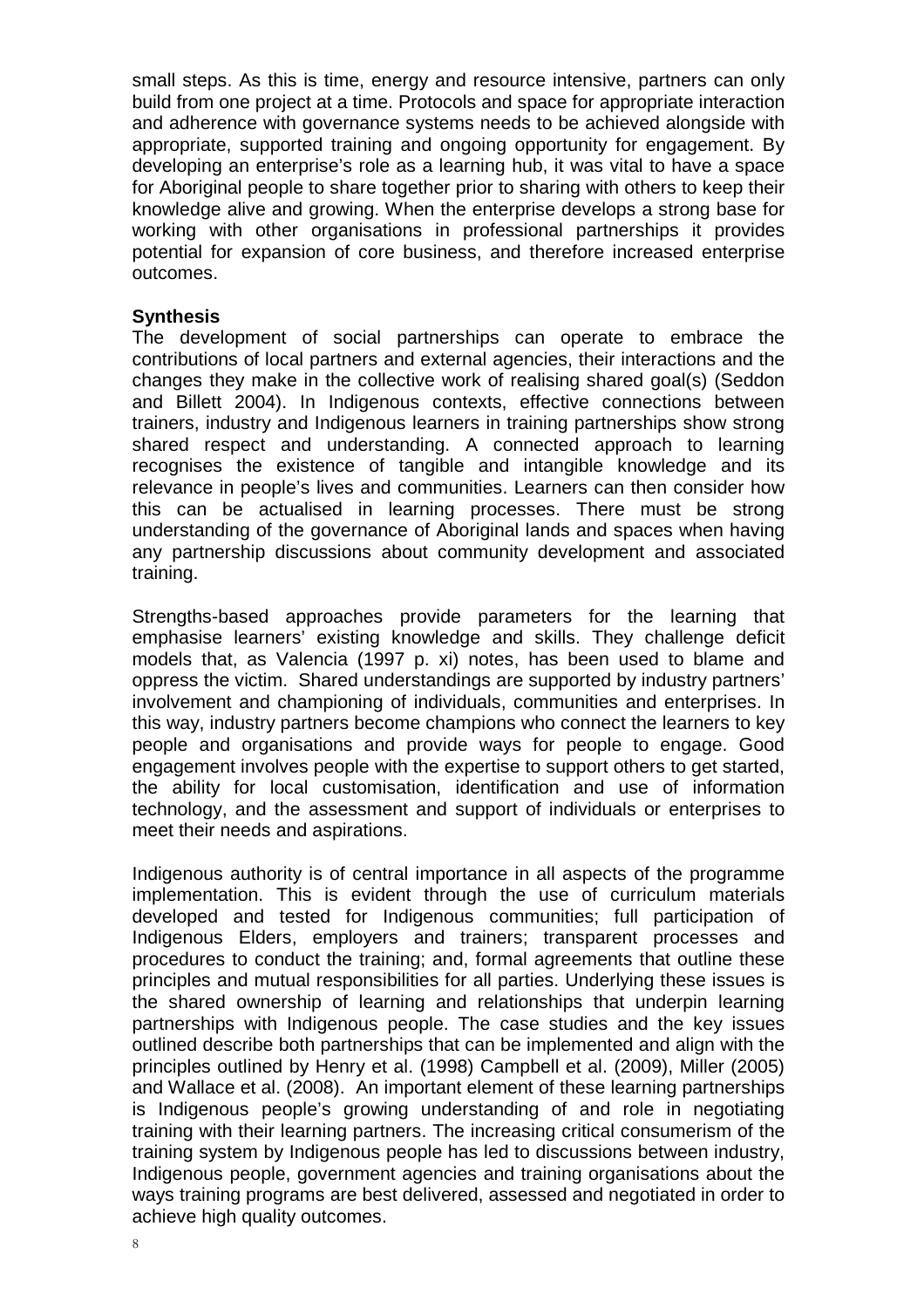The creation of a framework for Indigenous VET policy and delivery is based on a learning continuum, that is a lifelong learning approach (as described by Field 2005) that extends from early childhood, to schooling, to home and community life and culture, to a relationship to national and international market forces, to work, career and study. The learning continuum in Indigenous contexts is more than the individual's learning experience; it includes the relevant learning experiences and opportunities, the community infrastructure, governance and resources. It is not based on a series of stand alone qualifications or short-term funding models; it has a long term perspective and is concerned with process as outcome. In a learning continuum, there is a commitment to investing in the relationships before, during and after a training and employment program. The best ways to implement a course is negotiated with a community and re-negotiated as new challenges arise and opportunities grow. The relationship is long term and primarily supports the aims for the community in relationship to sustainable economic, cultural and social livelihoods. Partners recognise and value the reciprocity in the learning continuum and its embedded cycles. There is a shared ownership of the learning program and its outcomes. By treating the relationship as a continuum, specific course or programs are milestones rather then start and end points that ignore the glue that connects learning opportunities and outcomes; the relationships between them.

Any investment in these relationships recognises that trust, shared commitment and vision take time and are never static; they are a work in progress. Field (2005) notes that skills are learnt through connections, which are managed by relationships of trust, confidence, tolerance, sense of self worth and cooperation. The learning continuum in Indigenous contexts consists of more than the qualification and its delivery. The learning continuum in Indigenous communities recognises workforce development as the goal of training and maps the range of elements that impact on learning. These include recognition of prior learning, potential employment or enterprise opportunities, roles of local and external mentors, experts and participants, connecting to local infrastructure and activities, assessment items that are used it the workplace, digital technologies that bridge knowledge systems, language, the worksite and classroom.

## **Conclusion**

Training programs and policy frameworks can be developed with Indigenous people that are based on partnerships and recognise the concepts of a learning continuum. Any development of a partnership model needs to undertake the associated research to assess the actual outcomes; both social and economic of any training or workforce development program. The key investment and relationship points need to be identified and supported appropriately. The resultant economic or policy modelling may change in relation to a number of key areas such as; moving from short to long term periods or from qualifications to skills sets. The consultation with Indigenous people can change training to incorporate shared leadership, training plans that follow local business development models, the requirement to identify connection points to community priorities and infrastructure and funding models that recognise the cycles of engagement in training in Indigenous communities. The benefits of programs that connect to learners and their employment futures for educational outcomes, skills development, sustainable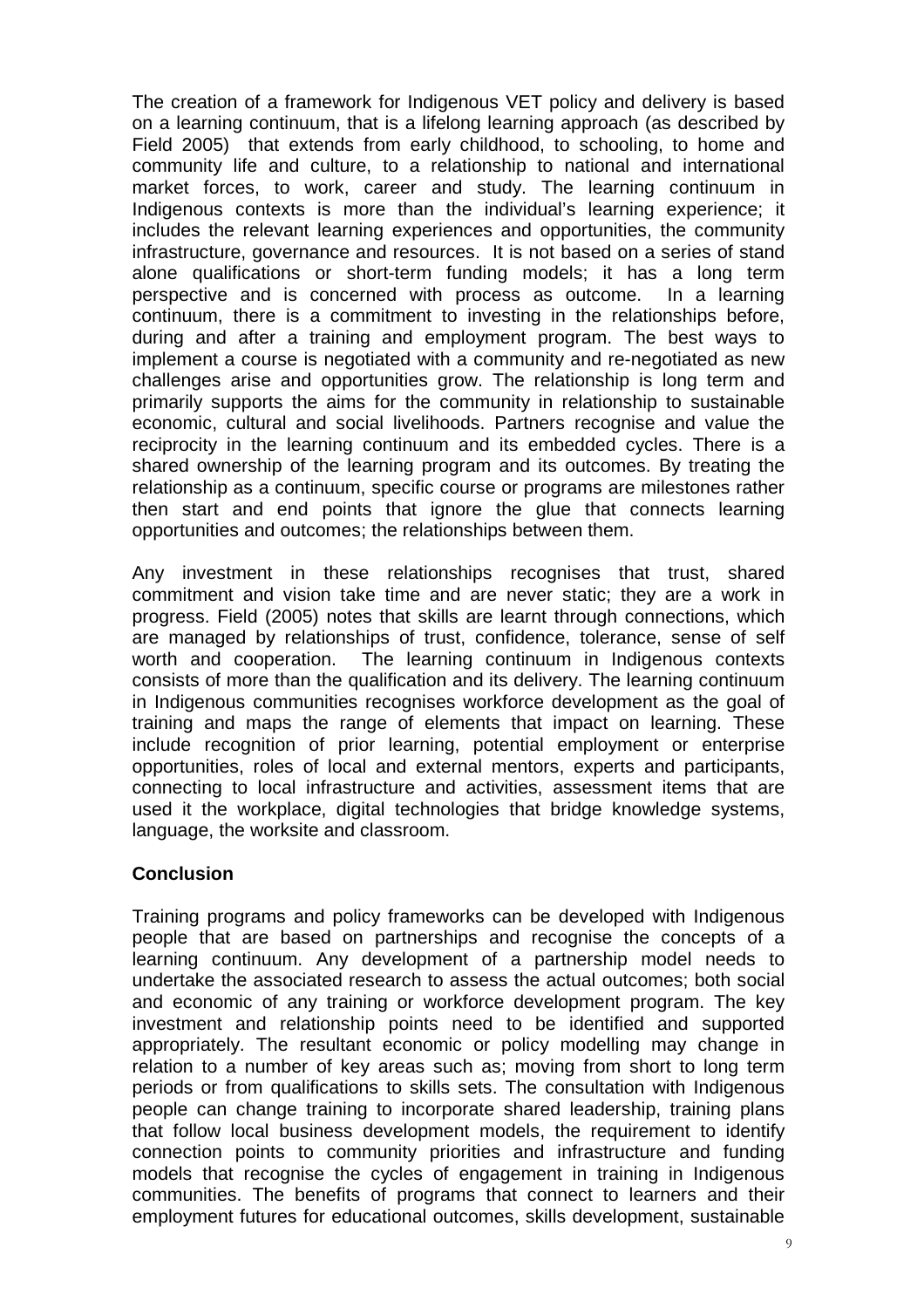workforces and funding models also need to be accurately assessed to complete this modelling.

Training partnerships between Indigenous people, industry representatives and registered training organisations have at their core a focus on developing positive training and employment outcomes for Indigenous people. They provide a process to negotiate each of the elements of training as they relate to employment, community outcomes, available resources and the training system. The elements of the learning continuum need to be negotiated and renegotiated across the life of any training partnership, allowing spaces for improved understanding, better solutions and recognition of the knowledge and governance systems that operate. By developing expertise and working with brokers, partners are able to invest in the necessary relationships and improve the nature of the negotiations and the impact on learning and employment outcomes.

## **Acknowledgements**

The authors value the input of the Indigenous trainers, industry representatives' participants and non-Indigenous trainers and partners who work with them. Their insight, commitment and contributions are essential to documenting a partnership model for learning in Indigenous contexts.

## **References**

Altman, J. C. (2001). Indigenous communities and business: Three perspectives, 1998-2000. Working Paper No.9/2001, Centre for Aboriginal Economic Policy Research, Australian National University, Canberra. Altman, J. (2007). Alleviating poverty in remote Indigenous Australia: The role of the hybrid economy. Topical Issue, Centre for Aboriginal Economic Policy Research, Australian National University, Canberra. From

http://www.anu.edu.au/caepr/Publications/topical/Altman\_Poverty.pdf (viewed 20 January 2008).

Anderson, R. (2006). Senate Employment, Workplace Relations and Education References Committee Inquiry into Indigenous Training and Employment Outcomes. Adult Learning Australia Inc., Canberra. From

http://www.ala.asn.au/docs/2004-08-indigenous.pdf (viewed 18 January 2008). Boughton, B. (1998). Alternative VET pathways to Indigenous development. National Centre for Vocational Education Research, Adelaide.

Campbell, M. and Christie, M. (2008). Indigenous community engagement @ Charles Darwin University. Report, NTUprint, Darwin.

Christie, M. (2006). Transdisciplinary research and Aboriginal knowledge Australian Journal of Indigenous Education. **35**: 1-12.

Cresswell, J. W. (1998). Qualitative Inquiry and Research Design: Choosing Among Five Traditions, Thousand Oaks, California, Sage Publications,

Field, J. (2005). Social Capital and Lifelong Learning, The Policy Press, Bristol. Gelade, S. and Stehlik, T. (2004). Exploring locality: The impact of context on Indigenous education and training aspirations and outcomes. National Centre for Vocational Education Research, Adelaide.

Guenther, J. Young, M. Boyle, A. Schaber, E. and Richardson, J. (2005). Growing the desert: Effective educational pathways for remote Indigenous peoples. Desert Knowledge CRC and National Centre for Vocational Education Research, Adelaide.

Henry, J., Arnott, A., Clark, T., Dembski, L., Langton, M. and Wells, J. (1998). Djama and Vet: Exploring Partnerships and Practices in the Delivery of